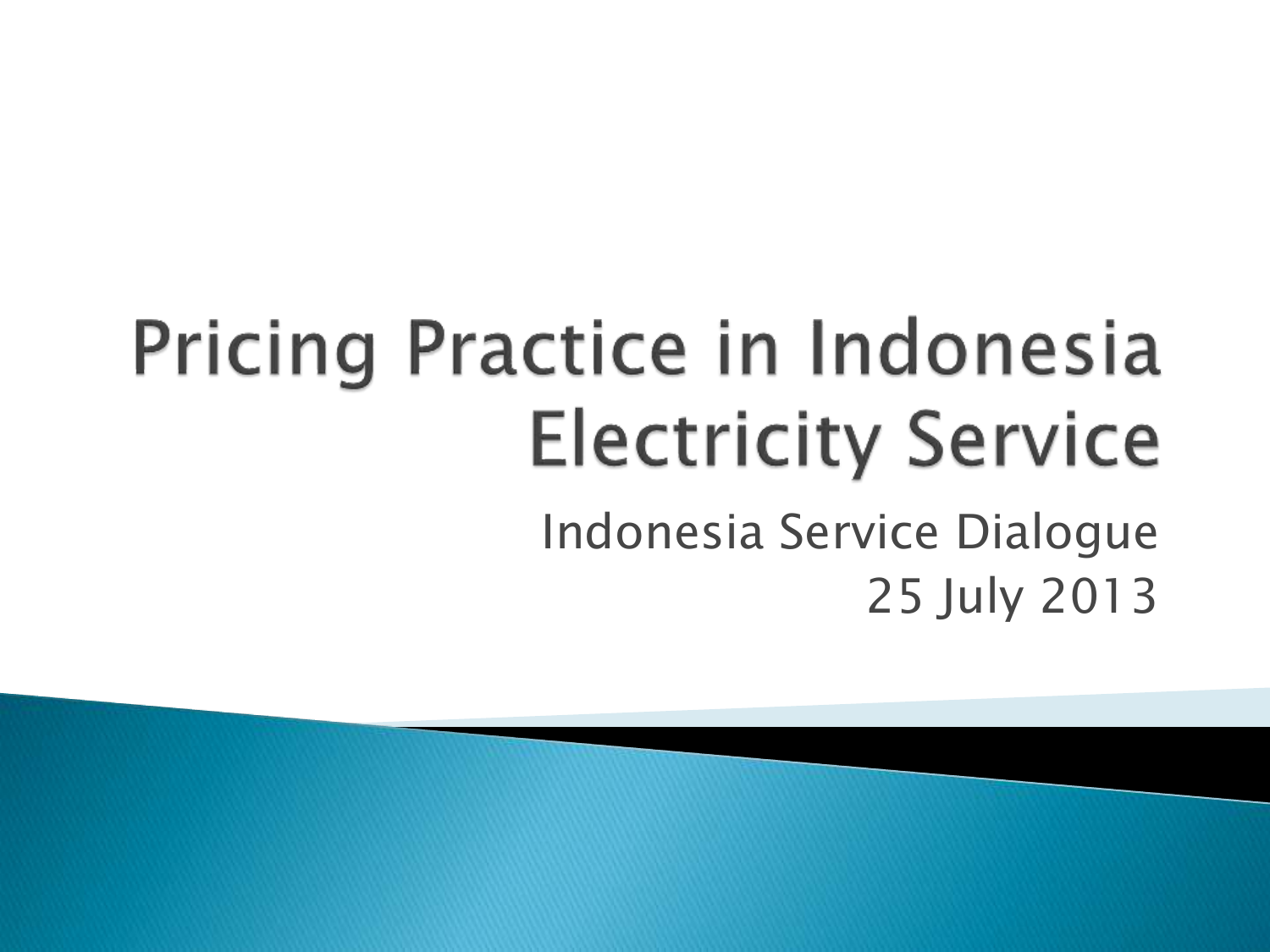# Objective

- ▶ Three areas of problem that need to be addressed by adopting more market-friendly regulations in Indonesia's electricity sector
	- Market structure that restricts the development of this service
	- The absence of effective regulatory arrangement and legal framework
	- Financing of operation. The current tariff structure neglects cost-recovery and economic principles
- If The paper focuses on the third problem
	- The tariff structure that is not economically sustainable.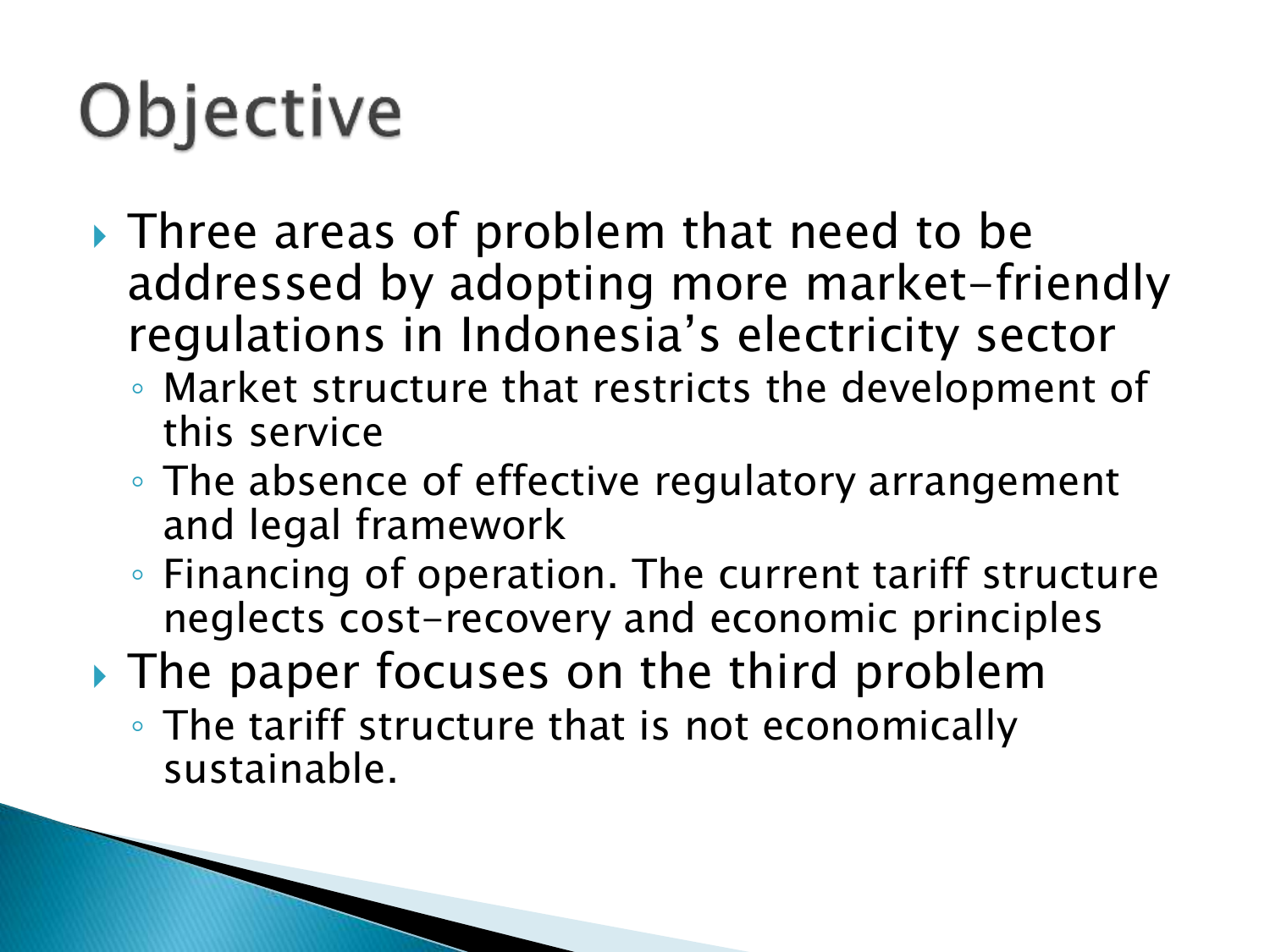#### Current Arrangement of Electricity **Services**



- PLN is the only company allowed to operate in all part of electricity services: generation of power, transmission of power and distribution and sale
	- Generation has been partially liberalized by allowing IPPS; currently there are 28 IPPs
	- Transmission and distribution are closed to other providers
- New Electricity Law 2009 opens-up the possibility
	- Time is needed for supporting institutional and legal frameworks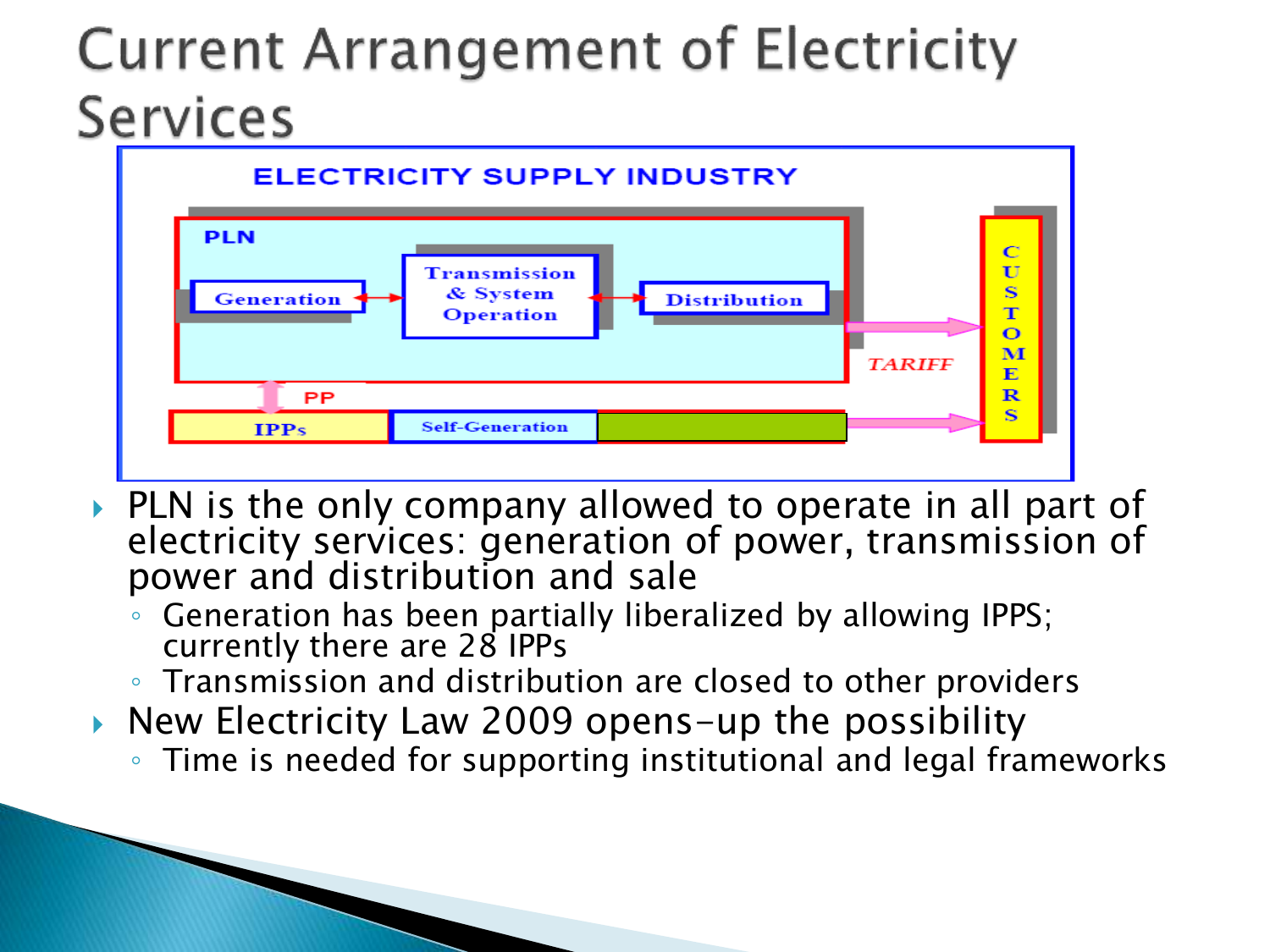# **PLN's Tariff Structure**

- ▶ Classification of tariff rate based solely on consumer characteristics. The groups are further classified based on maximum power installed for the customers
- Each group pays different basic charge and utilization charge. The basic charge is higher for costumers with higher power installed in their premises, while power utilization is priced progressively according to monthly usage
- ▶ Residential customers tend to pay, on average, lower than other groups
- $\triangleright$  No other characteristic used in determining electricity service pricing
	- No geographical variation
	- No peak-off-peak tariff differentiation
	- No automatic adjustment to incorporate economic shocks
	- No voluntary additional charges for renewable energy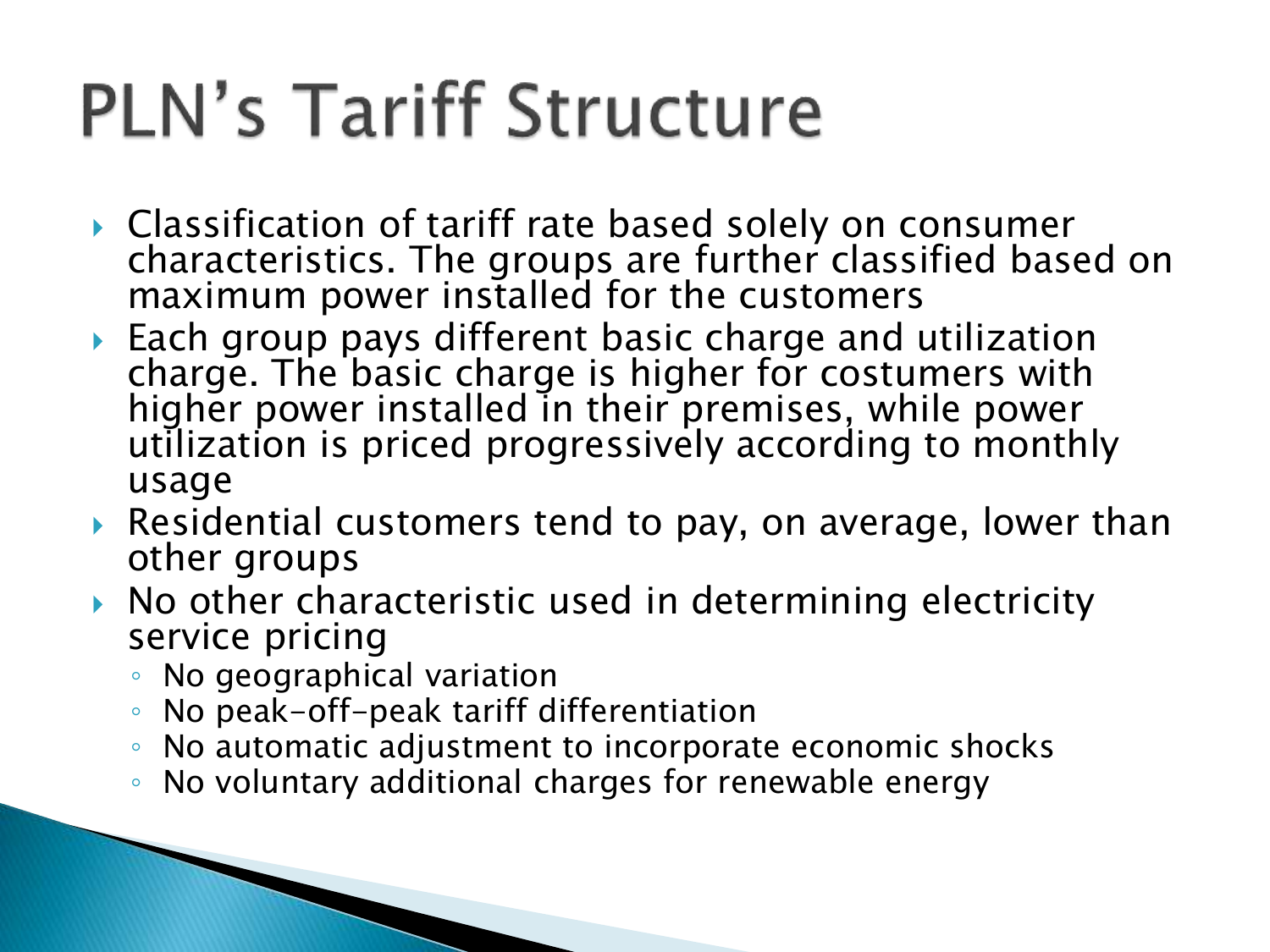#### **PLN Tariff Schedule**

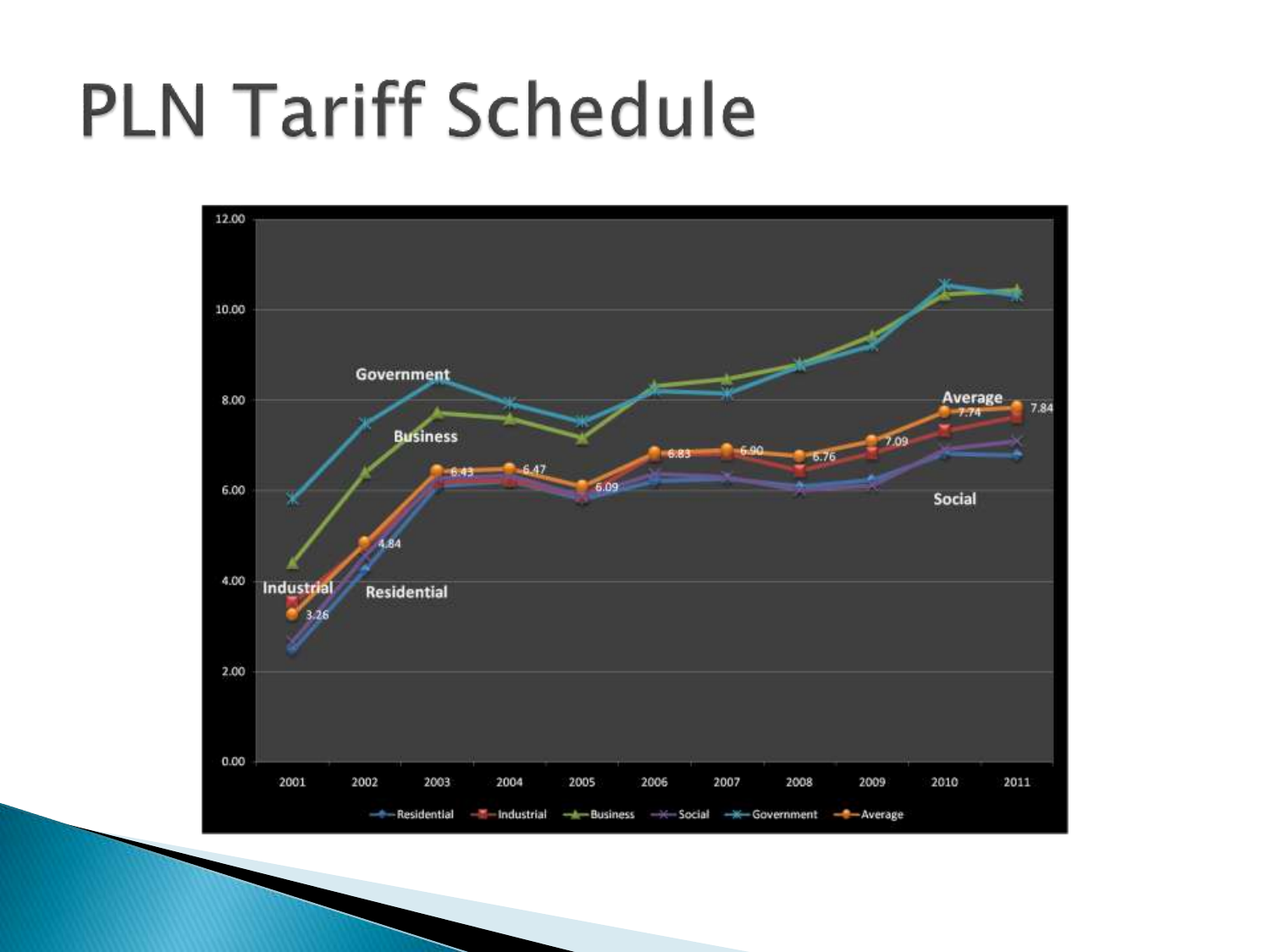## **Cost Structure**

#### PLN Cost Structure by Type of Power Plants (US Cents)

|                    | Fuel  | <b>Maintenance</b> | <b>Depreciation</b> | Others | Personnel | <b>Total</b> |
|--------------------|-------|--------------------|---------------------|--------|-----------|--------------|
| Hydro              | 0.23  | 0.31               | 0.93                | 0.05   | 0.19      | 1.71         |
| Steam              | 5.49  | 0.21               | 0.67                | 0.03   | 0.07      | 6.47         |
| Diesel             | 92.17 | 4.97               | 1.67                | 0.20   | 0.98      | 99.99        |
| <b>Gas Turbine</b> | 23.02 | 0.80               | 0.90                | 0.03   | 0.10      | 24.85        |
| Geothermal         | 7.76  | 0.08               | 0.69                | 0.02   | 0.16      | 8.71         |
| Combined Cycle     | 9.63  | 0.30               | 0.56                | 0.03   | 0.04      | 10.56        |
| Average            | 10.28 | 0.43               | 0.70                | 0.03   | 0.10      | 11.55        |

- Electricity service is marked by high cost of generation and transmission
- Electricity generation depends a lot on expensive primary sources
	- Two-thirds of generation still comes from oil fuel
	- During the last 10 years, the price of oil increase by almost 1000%, bringing the cost of generation of diesel plants to rise by over 800%
- Big variations in costs of production across different regions
	- Due to differences in the use of primary energy sources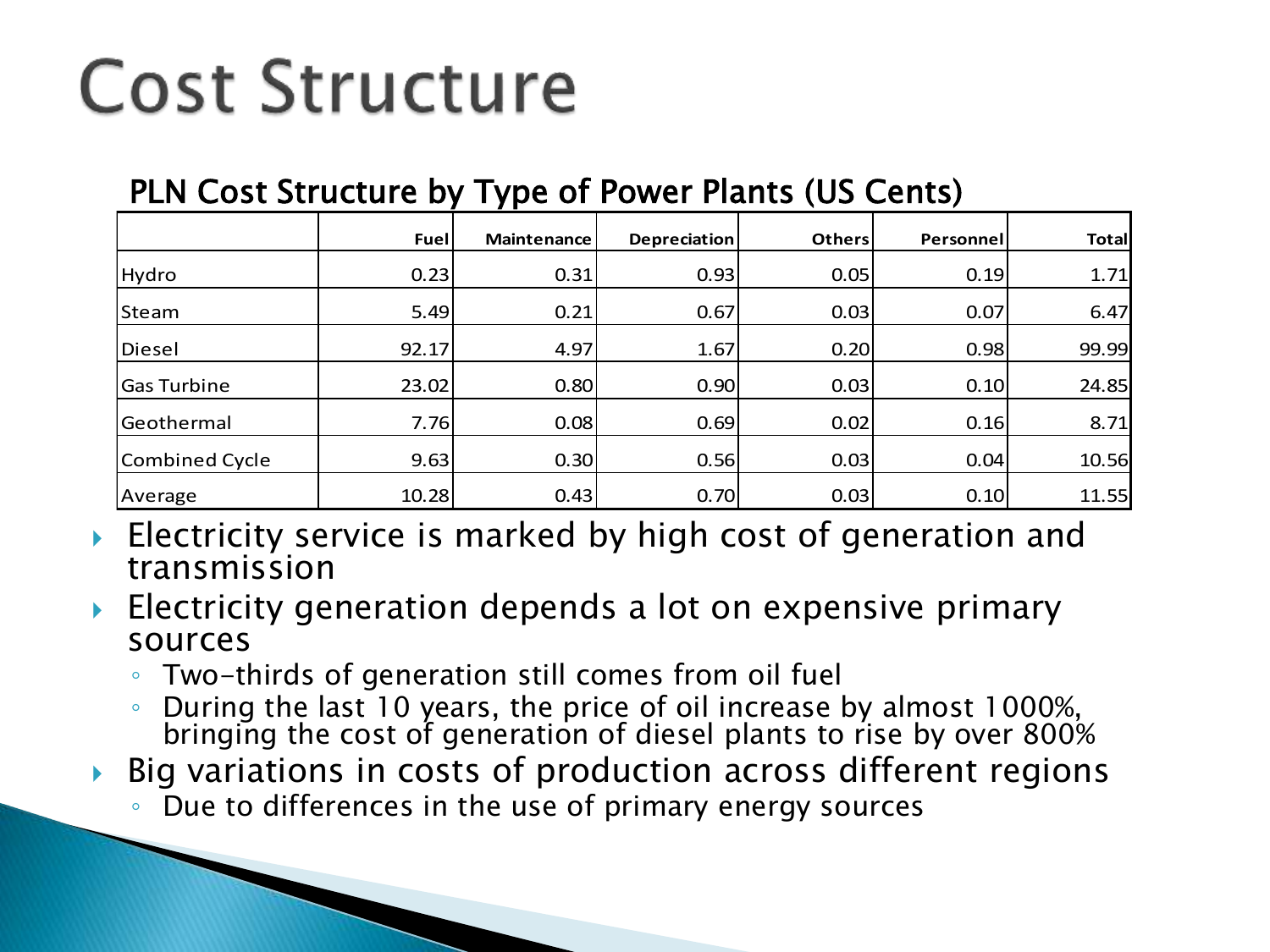#### Regional Cost-Revenue Comparison

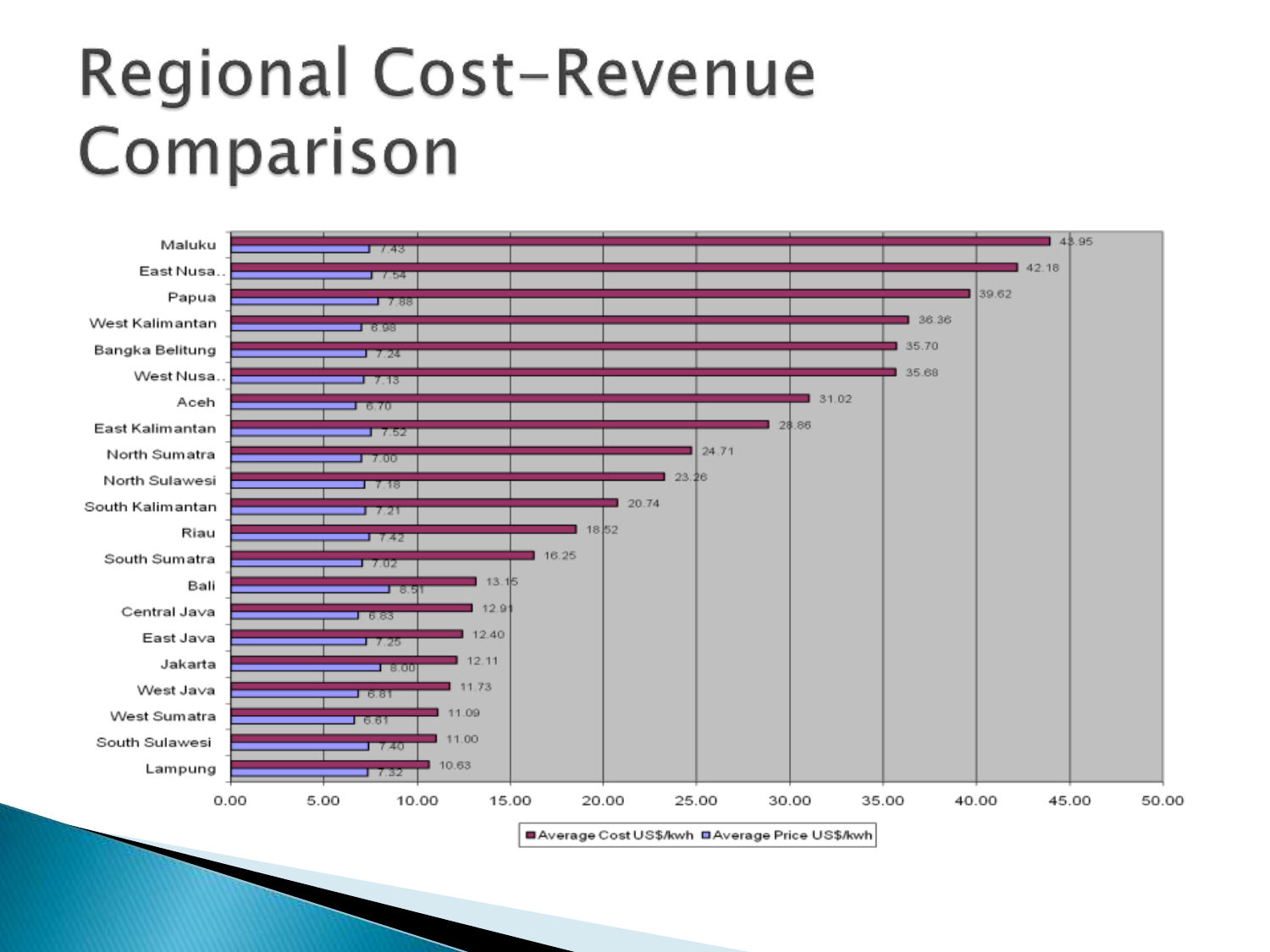## Subsidy

- $\triangleright$  The big discrepancies between selling price costs of operation has resulted to heavy subsidy
	- Automatic price adjustment is no longer in place; PLN needs to wait for several years before the adjustment takes place
	- When price of fuel increases in 2008, only after two years, the price changes; resulting in heavy fiscal burden
- **The only mechanism available** to reduce subsidy is by having inter-group subsidy
	- High-power groups pay higher than low-power
	- Residential groups pay lower than business and industries
	- It is not enough to cover the gap